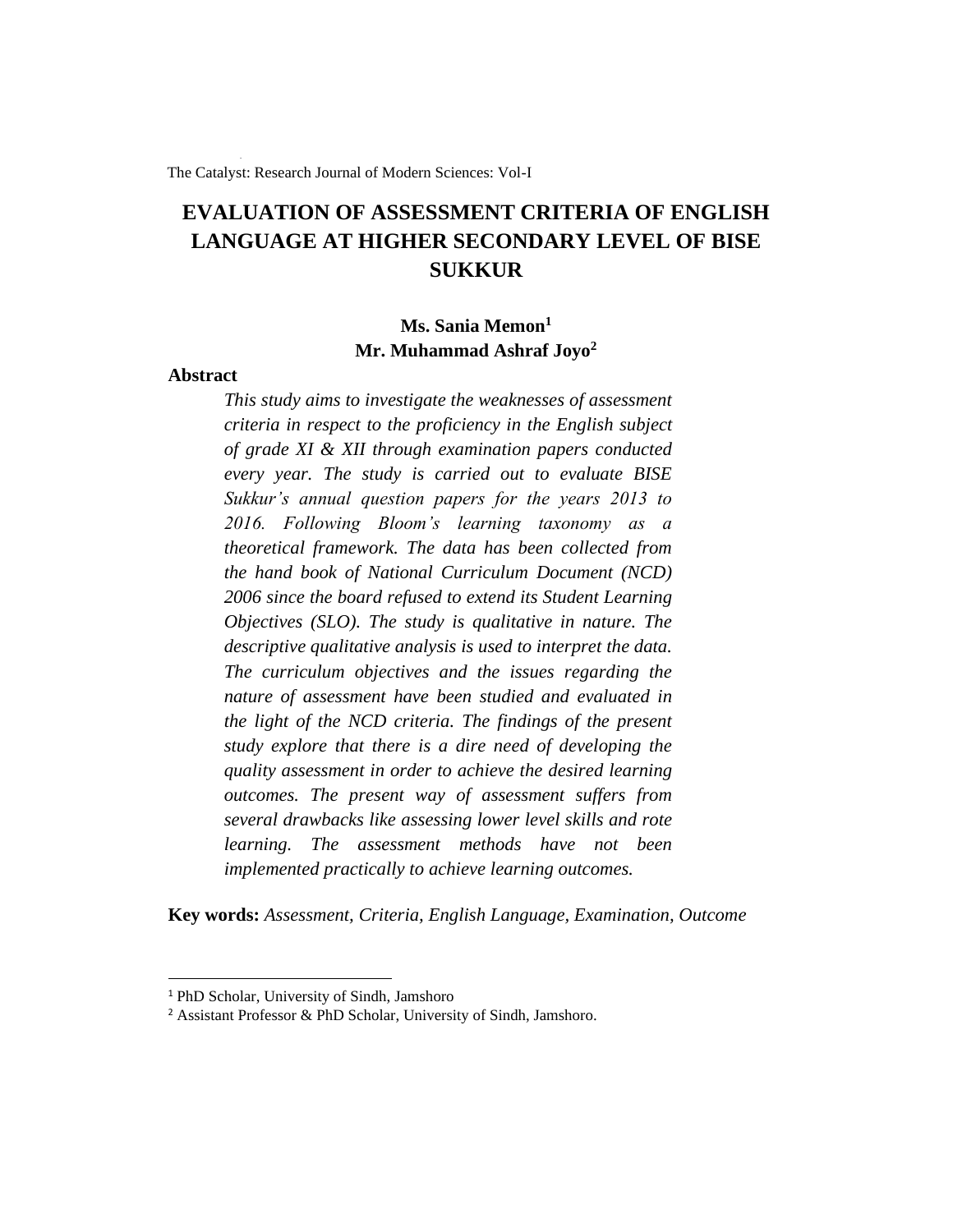## **1. Introduction**

Evaluation and Assessment in teaching a language has a connection with objectives and performance. Assessment system is a practice to determine the course of action and proposes changes for the improvement or enhancement of the National Curriculum Development or policies. The assessment system works as change agent it assures the execution of the set objectives and offers feedback for the development. It is revealed through the results of various studies related Higher Secondary School Certificate of last five years of various boards that mostly the students fail in English. The real competence or actual educational accomplishment is not judged by the academic assessment in Pakistan. Even in Pakistani educational system, those are encouraged who can reproduce in a best way what they learn in a class and those are failed who cannot do that. According to Khan (2006) the whole educational system runs around exams. Rehmani (2003) expresses "Teachers teach for testing, rather than for learning. The examination system reinforces approaches to teaching that reward memorization, the more reproduction, the better and higher are the scores or marks awarded by the examiners" (p.3).

This study is an endeavor to measure whether the Student Learning Outcomes (SLO) and National Curriculum Document (NCD) are being met through the examination process and to proposes necessary changes for the development of National Curriculum Development or policies concerned. It has been observed that most of the students fail in English subject in the results of HSSC (Higher Secondary School Certificate) in various educational boards including BISE Sukkur.

According to (Khan, 2006) the academic assessment in Pakistan does not assess the real proficiency educational accomplishments of the students. The educational system of Pakistan supports to reproduce what the students learn in class, he crams and reproduce the same content of books and fails those who do not reproduce cramming and try to produce their own. It has been observed that the whole educational system runs around exams.

The English teacher is bound to teach according to the syllabus designed by the concerned BISE and the question papers of English subject are repeated off and on by the board. In this situation it is impossible to achieve the set criteria of Education Ministry (MoE, 2009) that the performance of student is to be based on assessing competence of the student in a specialized area where a language teacher is bound to implement both the tests i.e. summative and formative in order to achieve the outcomes.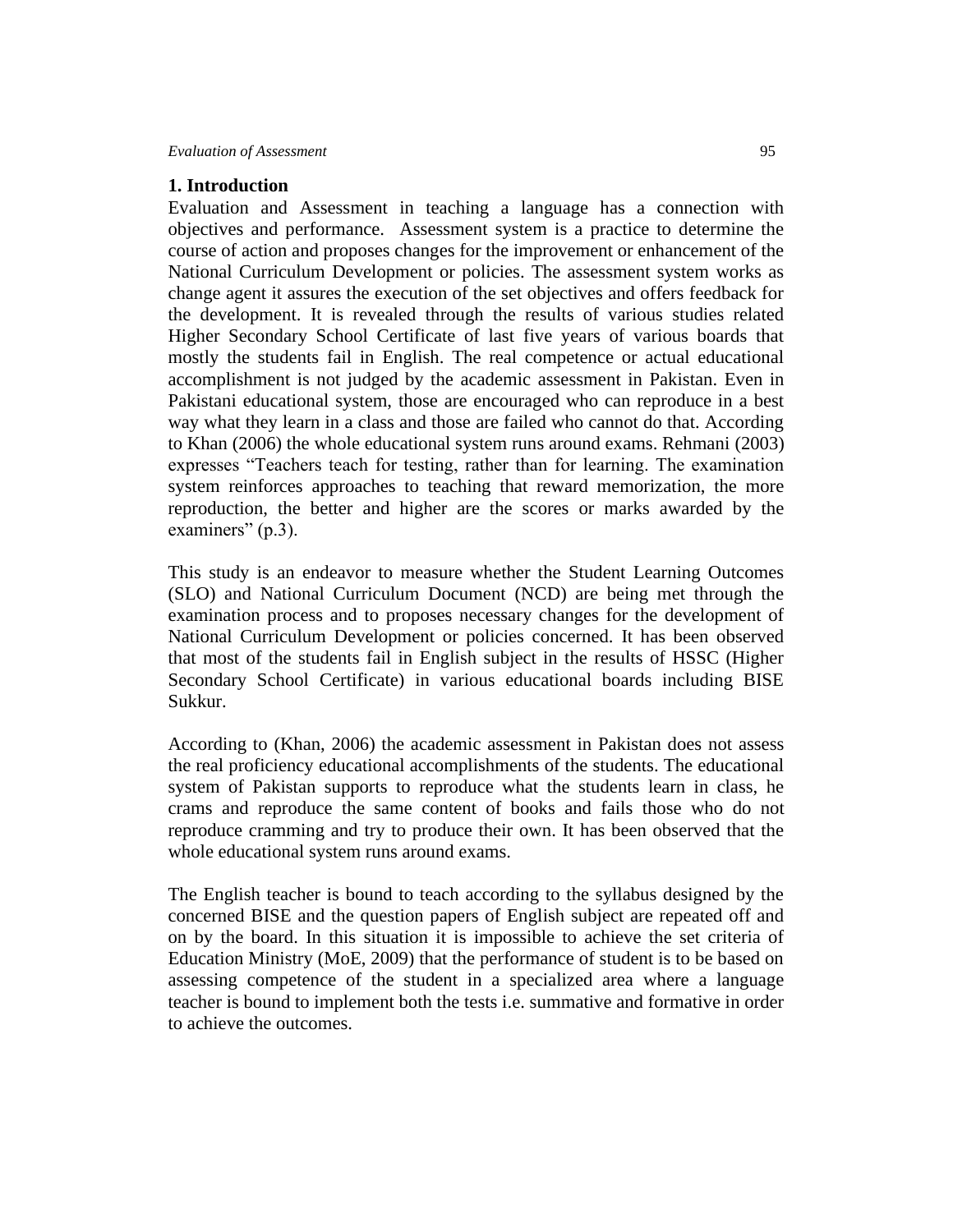Districts i.e. Sukkur, Ghotki, Khairpur and Naushahro Feroze come under the jurisdiction of the Board of Intermediate and Secondary Education. Sukkur. The Board follows the syllabus of Sindh Text Book Board (STBB), Hyderabad at higher secondary level. In English subject poetry, novel, drama, lessons, grammar and composition are taught. As far as the examination system of the Board of Intermediate and Secondary Education Sukkur is concern, it conducts exams annually.

## **2. Objectives of the Study**

The main objective of the current study is to investigate whether the curriculum objectives meets the set assessment criteria in the examination papers. For the purpose, four years question papers were collected to assess them accordingly.

## **3. Research Questions**

1. Is the concerned curriculum assessment reflected in the Examination papers?

2. Do the examination papers reflect equal importance to four language skills?

## **4. Research Methodology**

The present study is qualitative in nature. Data was collected from National Curriculum Document for grade XI-XII (owing to non-availability of SLO's of BISE Sukkur). Text books of Novel, Drama, Poetry and Lessons are taught at intermediate level. The researcher takes four years' examination papers (2013 to 2016) of English of BISE Sukkur for assessment following Bloom's learning taxonomy as a theoretical framework. The examination papers were reviewed using desk review approach. The papers use variety of questions to assess students' performance, such as multiple choice questions (MCQs), constructed response questions (CRQs) and extended response questions (ERQs). The collected data is interpreted descriptively. The study is conducted to evaluate the required learning outcomes set by the National Curriculum for English language testing through examination papers in order to measure whether the examination fulfils the outcome criteria of the students in question.

## **5. Discussion and Analysis**

## **5.1 Critical Analysis of Curriculum Objectives**

According to Educational Policy (2009) all the examination boards may have SLO's, likewise, Board of Intermediate Secondary Education Sukkur (BISE) is also supposed to have SLO (document) which is compiled from National Curriculum Document, on the basis of which examination papers are set. The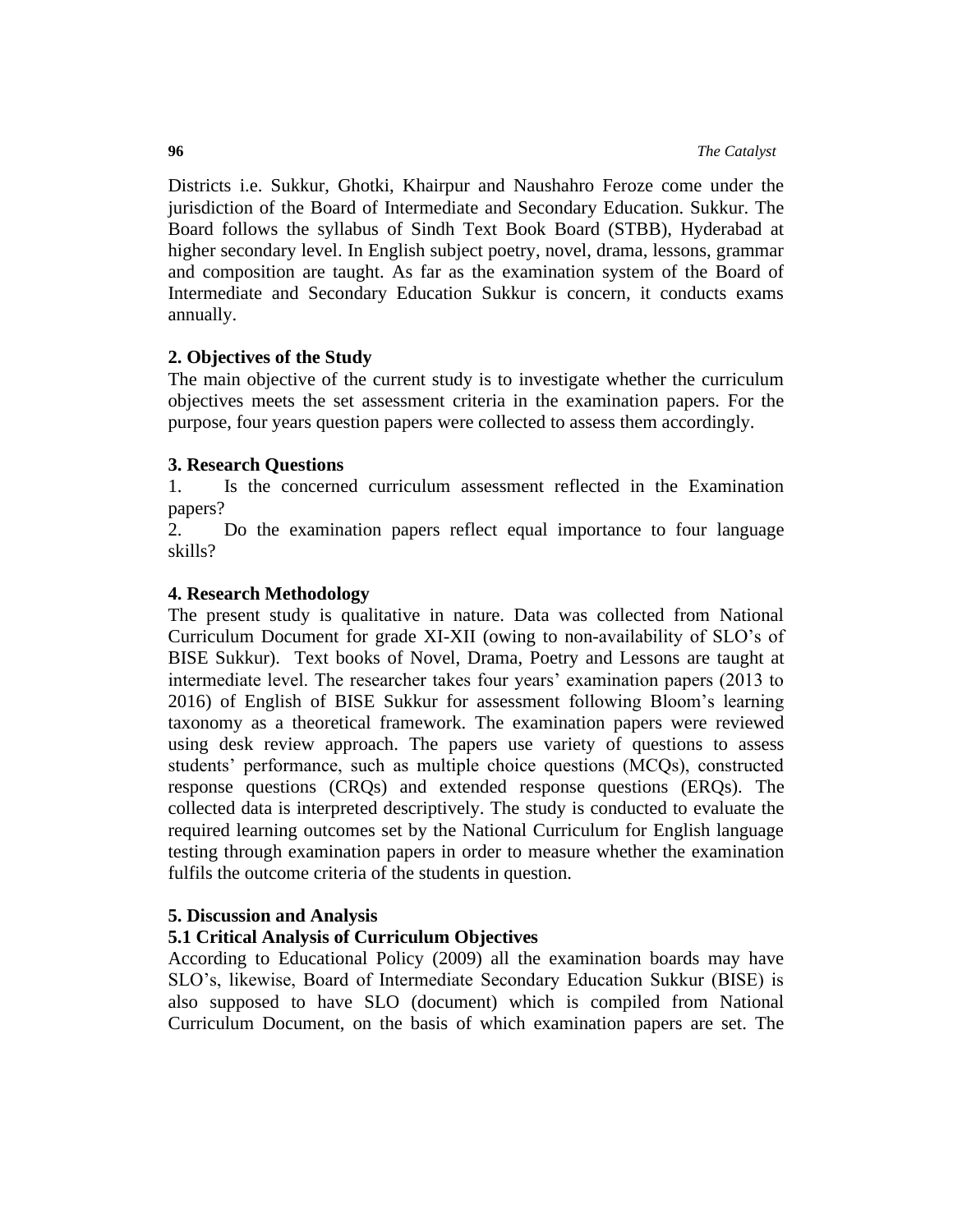researcher approached the BISE Sukkur for SLO but unfortunately the board regretted of having such document. The objectives defined in National curriculum Document (MoE, 2006, p.120-142) are based on fixed criterion. The curriculum document focuses on the four skills of language i.e. listening, reading writing and speaking. The four skills are preferred equally and integrated through thematic approached. The Curriculum Document focuses reading for pleasure, intelligible pronunciation, reading comprehension, critical and analytical approaches, through an organized text. The curriculum discourages cramming or rote learning so that they may develop their critical and analytical thinking at intermediate level.

During evaluations of the four-year papers of English subjects from 2013 to 2016, the examination papers designed assess only two skills i.e. reading and writing unlike the curriculum (2006) that instructs to assess all the four skills following an integration approach. Thus, the objectives of the National curriculum have not been fulfilled.

|                    | 5.2 Analyses of Assessment Scheme for Setting Question Papers at |  |  |  |
|--------------------|------------------------------------------------------------------|--|--|--|
| Intermediate level |                                                                  |  |  |  |

| $S.N$ A <sup>*</sup> Question No.                          | R | W | (ì | V |  |
|------------------------------------------------------------|---|---|----|---|--|
| <b>Marks</b>                                               |   |   |    |   |  |
| 1 Twenty MCQs taken from the text                          |   |   |    |   |  |
| (Eng-I Text, Poetry, drama)                                |   | W |    |   |  |
| 20                                                         |   |   |    |   |  |
| 2 Short answered questions taken from                      |   |   |    |   |  |
| (Eng-I Text, Poetry, drama)                                |   | W |    |   |  |
| 50                                                         |   |   |    |   |  |
| 3 Write an application to the chairman                     |   |   |    |   |  |
| 10                                                         |   |   |    |   |  |
| BISE Sukkur requesting him for the post of                 |   |   |    |   |  |
| Computer operator                                          |   | W |    |   |  |
| Or                                                         |   |   |    |   |  |
| Write a story on the Moral "As you sow so shall you reap". |   | W |    |   |  |
| 4. Write an essay on My Favorite book.                     |   | W |    |   |  |
| 10                                                         |   |   |    |   |  |
| Or                                                         |   |   |    |   |  |
| Write a character sketch on: (a) Albert (b) Mrs. Meldon.   |   | W |    |   |  |
| 5 Do as directed                                           |   |   | G  |   |  |
| 05                                                         |   |   |    |   |  |

**Table 1 Details of English Paper Part I Sukkur Board 2016**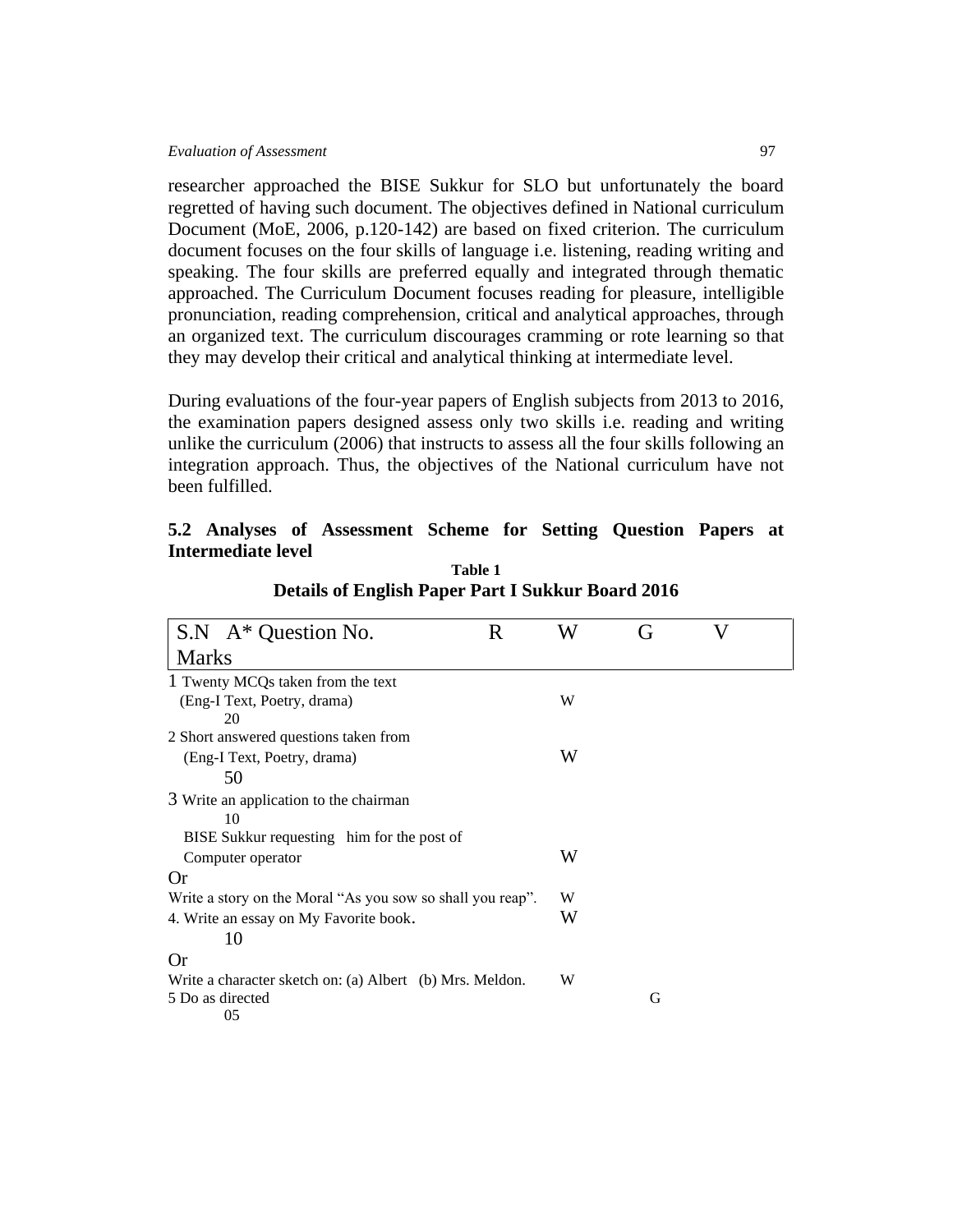## **Analyses of Assessment Scheme for Setting Question Papers at Intermediate level Table 2**

| Table 2<br><b>Details of English Paper Part II Sukkur Board 2016</b>                                            |        |   |   |   |  |  |
|-----------------------------------------------------------------------------------------------------------------|--------|---|---|---|--|--|
| Question NO.<br>---------S.NO<br><b>Marks</b>                                                                   | W      | R | G | V |  |  |
|                                                                                                                 |        |   |   |   |  |  |
| 1 Fifteen MCQs taken from the text<br>20                                                                        | W      |   |   |   |  |  |
| (Eng-II Text, Poetry & Novel)<br>2 Fifteen Short answered questions taken from                                  | W      |   |   |   |  |  |
| 50<br>(Eng-II Text, Poetry& Novel)<br>3 Write an essay on value of discipline                                   | W      |   |   |   |  |  |
| 10<br><b>Or</b>                                                                                                 |        |   |   |   |  |  |
| Write a critical appreciation on the lines from Ulysses.<br>4. Write a summary on Pakistan and the Modern world | W<br>W |   |   |   |  |  |
| 10<br>Or<br>Write a character sketch on: Black Michal                                                           | W      |   |   |   |  |  |
| 5 Précis writing<br>10                                                                                          | W      |   |   |   |  |  |

NOTE: W=Writing, R=Reading, G=Grammar, V=Vocabulary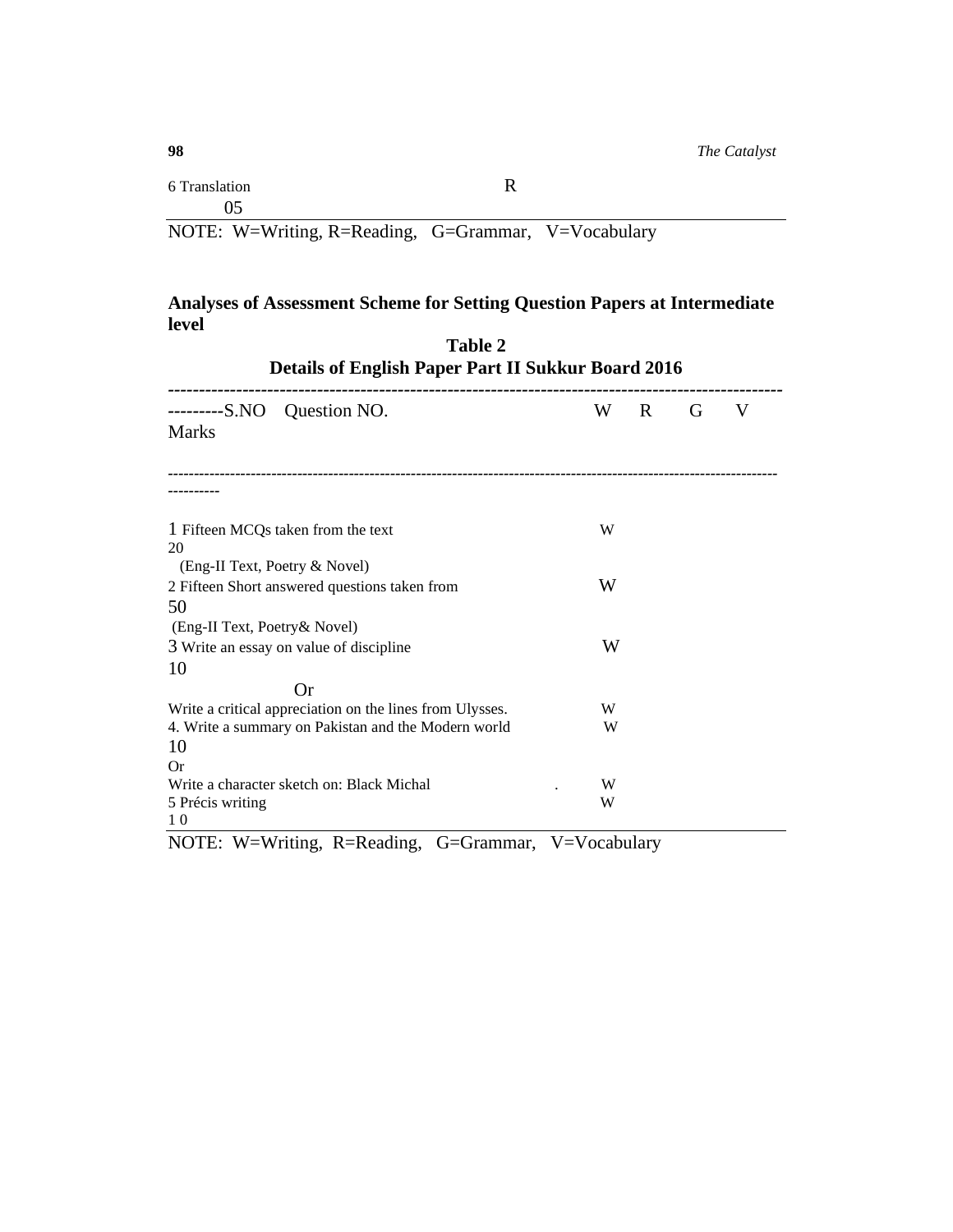|                            | HSSC Examination, Allocation of Two Marks for English Paper part I |            |              |                |  |  |  |  |
|----------------------------|--------------------------------------------------------------------|------------|--------------|----------------|--|--|--|--|
| Board Exam.<br>Translation | Grammar                                                            | Vocabulary | Reading $\&$ | Listening $\&$ |  |  |  |  |
| (years)                    |                                                                    |            | writing      | speaking       |  |  |  |  |
| 2013                       | 05%                                                                | $00\%$     | 90%          | 00%            |  |  |  |  |
| 05%                        |                                                                    |            |              |                |  |  |  |  |
| 2014                       | 05%                                                                | $00\%$     | 90%          | 00%            |  |  |  |  |
| 05%                        |                                                                    |            |              |                |  |  |  |  |
| 2015                       | 05%                                                                | 00 %       | 90%          | 00%            |  |  |  |  |
| 05%                        |                                                                    |            |              |                |  |  |  |  |
| 2016                       | 05%                                                                | $00\%$     | 90%          | 00%            |  |  |  |  |
| 05%                        |                                                                    |            |              |                |  |  |  |  |

| <b>Table 3</b>                                                            |  |
|---------------------------------------------------------------------------|--|
| <b>HSSC Examination, Allocation of 100 Marks for English Paper part I</b> |  |

|                            |                                                                            | Table 4    |           |                |  |  |  |
|----------------------------|----------------------------------------------------------------------------|------------|-----------|----------------|--|--|--|
|                            | <b>HSSC Examination, Allocation of 100 Marks for English Paper part II</b> |            |           |                |  |  |  |
| Board Exam.<br>Translation | Grammar                                                                    | Vocabulary | Reading & | Listening $\&$ |  |  |  |
| (years)                    |                                                                            |            | writing   | speaking       |  |  |  |
| 2013<br>00%                | 00%                                                                        | $00\%$     | 100%      | 00%            |  |  |  |
| 2014<br>00%                | 00%                                                                        | $00\%$     | 100%      | 00%            |  |  |  |
| 2015<br>00%                | $00\%$                                                                     | $00\%$     | 100%      | 00%            |  |  |  |
| 2016<br>00%                | 00%                                                                        | $00\%$     | 100%      | 00%            |  |  |  |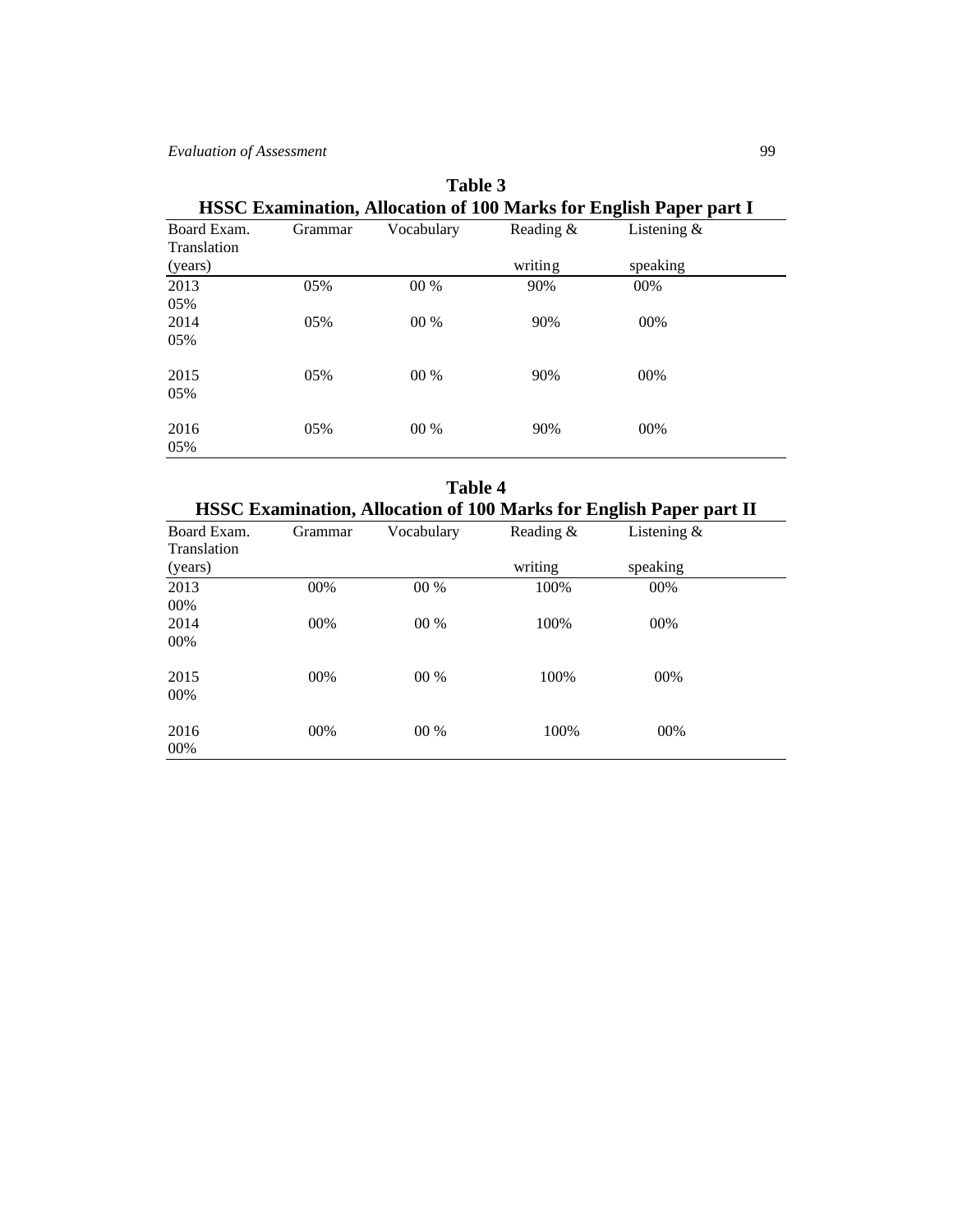|                                      | <b>HSSC Examination Repetition of Questions in English Paper part I</b> |                                  |                                   |                                |  |  |  |  |  |
|--------------------------------------|-------------------------------------------------------------------------|----------------------------------|-----------------------------------|--------------------------------|--|--|--|--|--|
| <b>BISE Sukkur</b>                   | 2013                                                                    | 2014                             | 2015                              | 2016                           |  |  |  |  |  |
| Examination                          |                                                                         |                                  |                                   |                                |  |  |  |  |  |
| <b>SECTION-B</b>                     |                                                                         |                                  |                                   |                                |  |  |  |  |  |
| Short answers                        | Briken head drill                                                       | Pak. Zindabad                    | Pak. Zindabad                     | <b>Birkenhead</b>              |  |  |  |  |  |
| From book I                          | The UNO                                                                 | The UNO                          | The UNO                           | Drill                          |  |  |  |  |  |
|                                      | The hostile                                                             | The Airplane                     | Science &                         | The UNO                        |  |  |  |  |  |
|                                      | witness                                                                 | The English                      | Scientist                         | My Bank                        |  |  |  |  |  |
|                                      | Pak. Zindabad                                                           | language                         | The Wolf of                       | Account                        |  |  |  |  |  |
|                                      | Science $&$<br>Scientists                                               |                                  | Cernogratz                        | The Aeroplane                  |  |  |  |  |  |
|                                      | Letters                                                                 |                                  | The English<br>Language           | The English<br>Language        |  |  |  |  |  |
|                                      |                                                                         |                                  | The Hostile                       | Science &                      |  |  |  |  |  |
|                                      |                                                                         |                                  | Witness                           | <b>Scientists</b>              |  |  |  |  |  |
|                                      |                                                                         |                                  |                                   |                                |  |  |  |  |  |
| Short answer                         | Incident of                                                             | <b>Under Green</b>               | The Charac-                       | Under the                      |  |  |  |  |  |
| from English                         | French Camp.                                                            | Wood Tree                        | ter of Happy                      | Greenwood Tree                 |  |  |  |  |  |
| Verse                                | <b>Under Green</b>                                                      | The Abbot of                     | Life                              | Upon West-                     |  |  |  |  |  |
|                                      | Wood Tree.                                                              | Canterbury                       | The Abbot of                      | Minster Brige                  |  |  |  |  |  |
|                                      | The Abbot of                                                            | Upon West-                       | Canterbury<br>The Deserted        | The Abbot of                   |  |  |  |  |  |
|                                      | Canterbury.                                                             | Minster Bridge<br>Incident of    | Village                           | Canterbury<br>The Incident of  |  |  |  |  |  |
|                                      |                                                                         | French Camp                      | Lucy Gray                         | French Camp                    |  |  |  |  |  |
|                                      |                                                                         | Abu Bin                          | The Lay of                        |                                |  |  |  |  |  |
|                                      |                                                                         | Adhem                            | <b>Last Minstrel</b>              |                                |  |  |  |  |  |
|                                      |                                                                         |                                  |                                   |                                |  |  |  |  |  |
| Short answers                        | The Progress.                                                           | The Progress                     | The Progress                      | The Progress                   |  |  |  |  |  |
| from Drama                           | The Count's                                                             | The Count's                      | The Count's                       | The Count's                    |  |  |  |  |  |
|                                      | Revenge.                                                                | Revenge                          | Revenge                           | Revenge                        |  |  |  |  |  |
|                                      |                                                                         |                                  |                                   |                                |  |  |  |  |  |
| <b>SECTION-C</b>                     |                                                                         |                                  |                                   |                                |  |  |  |  |  |
| Application/<br><b>Story Writing</b> | Application<br>for free-ship/Do                                         | Application to<br>Municipal      | Application for<br>Leave          | Application for<br>the Post of |  |  |  |  |  |
|                                      |                                                                         |                                  |                                   |                                |  |  |  |  |  |
|                                      |                                                                         | Computer Oprt.                   |                                   |                                |  |  |  |  |  |
|                                      | Good have good                                                          | Committee/                       |                                   |                                |  |  |  |  |  |
|                                      |                                                                         | All that Glitters<br>Is not gold | Unite we Stand<br>Divided we Fall | As You so,<br>Shall You Reap   |  |  |  |  |  |
|                                      |                                                                         |                                  |                                   |                                |  |  |  |  |  |
|                                      | Essay writing/ My Favorite Poet/                                        | My favorite                      | My 1 <sup>st</sup> Day            | My Favorite                    |  |  |  |  |  |
| Char. Sketch Mrs. Meldon/            |                                                                         | Hobby/                           | at College                        | <b>Book</b>                    |  |  |  |  |  |

**Table 5**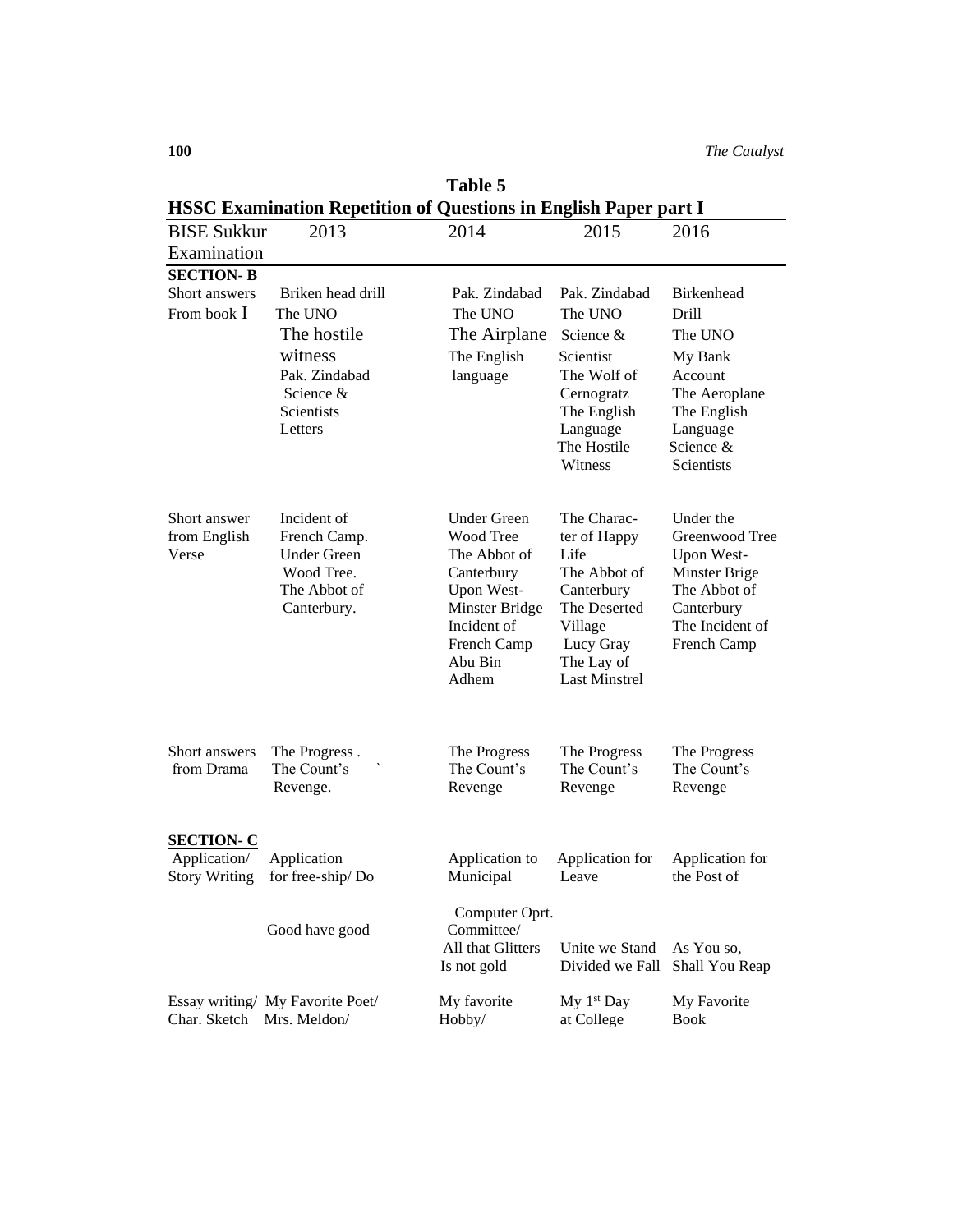|                               | Alber    | Count of Monte-<br>Cristo, Mrs.<br>Medon | Count of<br>Morcerf, Prof<br>Henry Corrie | Albert, Mrs<br>Meldon. |
|-------------------------------|----------|------------------------------------------|-------------------------------------------|------------------------|
| Do as                         | Changed  | Changed                                  | Changed                                   | Changed                |
| Directed/                     | Sentence | Sentence                                 | Sentences                                 | Sentences              |
| Translation                   | Changed  | Changed                                  | Changed                                   | Changed                |
| (Sindhi/Urdu<br>Urdu to Eng.) | Sentence | Sentence                                 | Sentences                                 | Sentence               |

## **Table 6 HSSC Examination Repetition of Questions in English Paper part II**

| <b>BISE Sukkur</b> | 2013                   | 2014                           | 2015                                            | 2016                           |
|--------------------|------------------------|--------------------------------|-------------------------------------------------|--------------------------------|
| Examination        |                        |                                |                                                 |                                |
| <b>SECTION-B</b>   |                        |                                |                                                 |                                |
| Short answers      | 20 Minutes with        |                                | 20 Minutes with 20 minutes with 20 Minutes with |                                |
| From book I        | Mrs. Oakentub          |                                | Mrs. Oakentubb Mrs. Oakentubb                   |                                |
|                    | The Day the            | Reflections on                 | My Devoted                                      | Pak. & the                     |
|                    | Dam Broke              | the Re-awaken-                 | Friend                                          | Modern World                   |
|                    | Pak. & the             | ing East                       | Pak. & the                                      | The Devoted                    |
|                    | Modern World           | The Day the                    | Modern World                                    | Friend                         |
|                    | Act III of the         | Dam Broke                      | Act III of the                                  | Act III of                     |
|                    | Silver Box             | Pak & the                      | <b>Silver Box</b>                               | Silver Box                     |
|                    | The Devoted<br>Friend  | Modern World<br>Act III of the | The World as<br>I See it                        | An Astronomer's<br>view of the |
| Universe           |                        |                                |                                                 |                                |
|                    |                        | Silver Box                     | Spaceship                                       |                                |
|                    |                        | My Devoted                     | One                                             |                                |
|                    |                        | Friend                         |                                                 |                                |
|                    |                        |                                |                                                 |                                |
| Short answer       | The Man of             | The Seven ages                 | Say not the                                     | The Man of                     |
| from English       | Life Upright           | of Man                         | Struggle naught                                 | Life Upright                   |
| Verse              | Lines from             | The Man of                     | Availth                                         | The Solitary                   |
|                    | <b>Ulysses</b>         | Life upright                   | Samson                                          | Reaper                         |
|                    | Samson                 | Samson                         | <b>Ulysses</b>                                  | Say not the Stru-              |
|                    | Agonistes              | Agonistes                      | Solitary                                        | ggle naught                    |
| availth            |                        |                                |                                                 |                                |
|                    | An Elegy               | The Solitary                   | Reaper                                          | The Seven Ages                 |
|                    | Written in             | Reaper<br>Music When           | An Elegy<br>Written in a                        | of Man                         |
|                    | Churchyard<br>Solitary | <b>Soft Voices</b>             | country                                         |                                |
|                    | Reaper                 | Die                            | Churchyard                                      |                                |
|                    |                        |                                |                                                 |                                |
| Short answers      | The Prisoner of        | Prisoner of                    | Prisoner of                                     | Prisoner of                    |
| from Novel         | Zenda.                 | of Zenda                       | Zenda                                           | Zenda                          |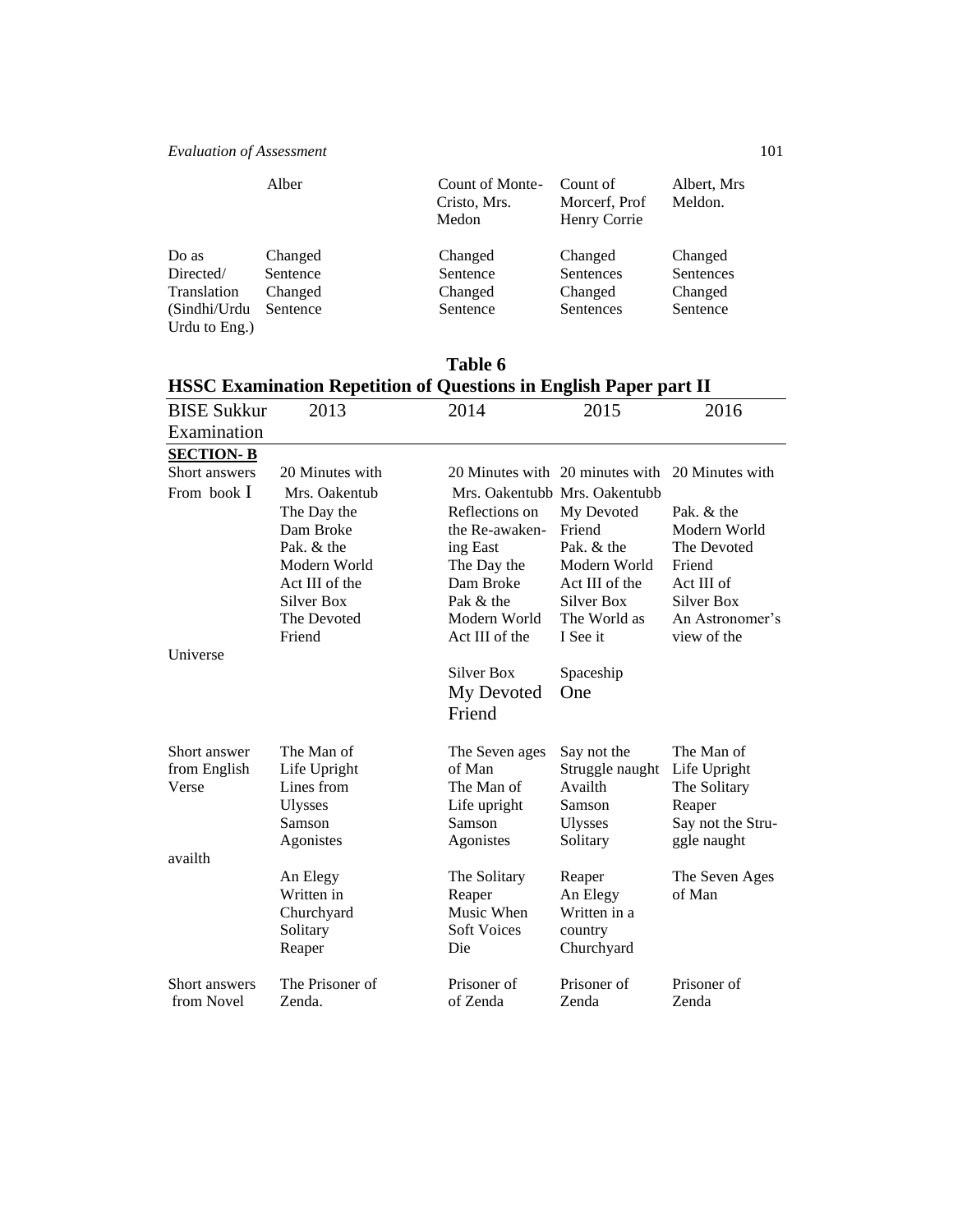### **SECTION- B**

| <b>Essay Writing</b><br><b>Critical</b><br>Appreciation | Duties of a<br>Student OR<br>Lines from | My Aim in<br>Life OR<br>Say not the | Women Place<br>in the Modern<br>World OR | The Value<br>of Discipline OR<br>Lines from |
|---------------------------------------------------------|-----------------------------------------|-------------------------------------|------------------------------------------|---------------------------------------------|
|                                                         | <b>Ulysses</b>                          | Naught Availth                      | Solitary<br>Reaper                       | <b>Ulysses</b>                              |
| Summary/<br><b>Character</b><br><b>OR</b>               | Spaceship<br>One OR                     | The World as<br>I See it OR         | Act III of<br>Silver Box OR              | Pak. & the<br>Modern World                  |
| <b>Sketch</b>                                           | Madame<br>De-Mauban                     | Rudolf<br>Elphberg                  | Princess<br>Flavia                       | <b>Blake</b><br>Michael                     |
| Précis                                                  | Changed                                 | Changed                             | Changed                                  | Précis                                      |
| Writing                                                 | Text                                    | Text                                | Text                                     | Text                                        |

## **6. Findings**

This research comes up with the findings that the setting of question papers is based on the SLO's but unfortunately the researchers even approached many times could not find the specific SLO's of BISE Sukkur. Consequently, SLO's defined in the National Curriculum Document were taken as a model and it was found that question papers partially fulfill the set criteria. After the analysis of four years question papers of subject English from 2013 to 2016 of HSC-I  $&$ HSC-II, the researchers have come to know that the papers are divided in three sections. Section A is consisting of short answer questions, section B is comprised of long answered questions and section C is comprised of MCQs. It is found that 70% question paper is comprised of text and 30% grammar.

The findings suggest that the exam papers focus low-order learning and mostly assess students' memory rather than assessing their critical thinking. The findings contradict the standards required for the National Curriculum for English (Curriculum, 2006), which sets a high standard for students in Grades XI & XII. According to the National Curriculum 2009, students in these grades are expected to develop analytical, synthesis and evaluative skills in different competencies of English. However, the exams only focus on memory. Since the comprehension is an important part of English language, it is also found that the papers lack in assessing comprehension of the students. Since the grammar is the basic structure of any language and it is found that the papers have less focus in assessing grammar. It is also found that the emphasis on vocabulary and punctuation is paid the least.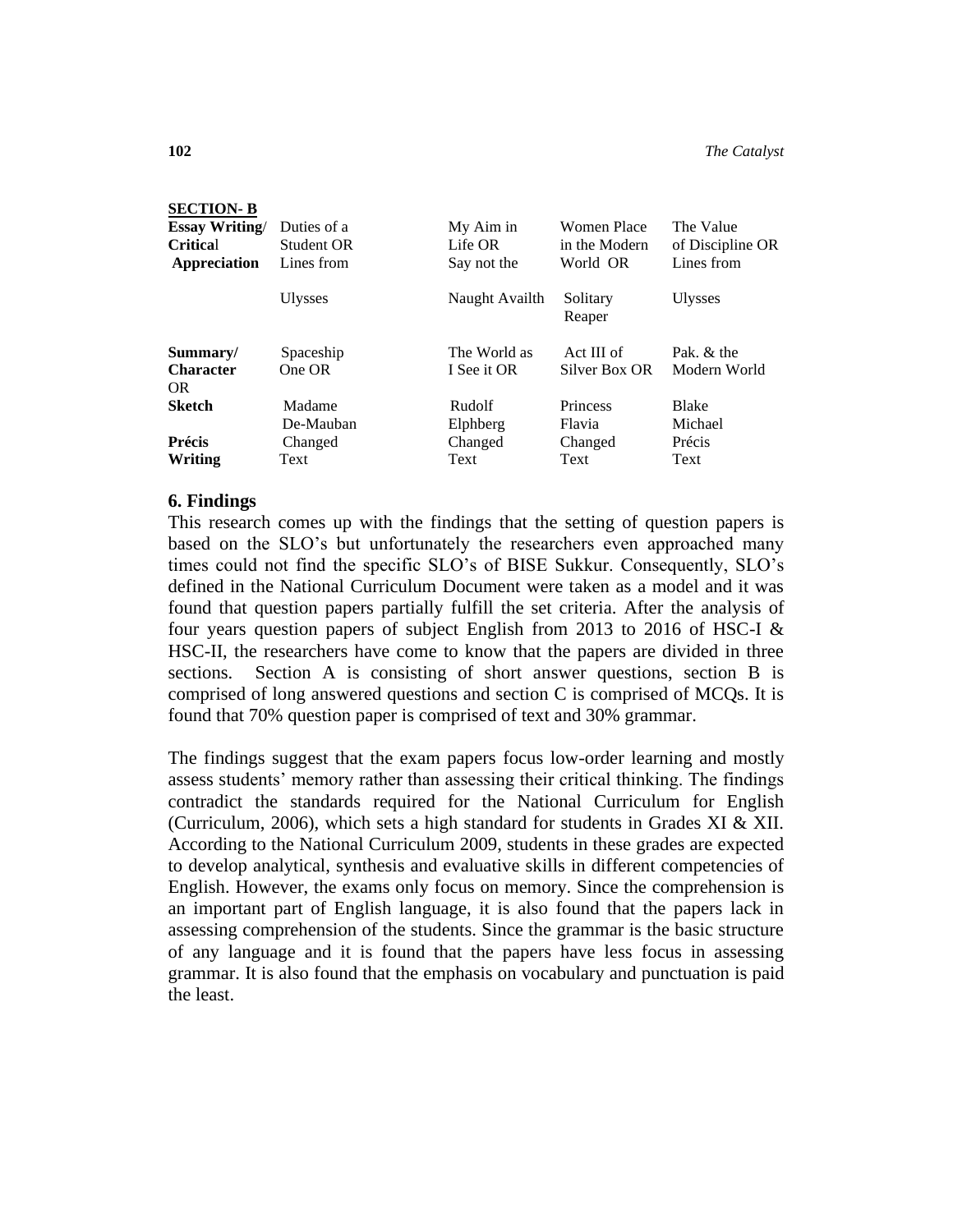#### *Evaluation of Assessment*103

The question papers in question asks questions from the content which are easily answered by the students. The questions neither involve critical thinking nor analytical thinking. Almost the items are repeated which the candidates reproduce after cramming the content. This situation hinders their creativity and advancement to their learning. The findings suggest that the existing examination pattern assesses 90% reading and writing skills and the remaining 10% translations and grammar giving 5% each portion. The other two important skills that are listening and speaking skills are altogether ignored.

## **6.1 Repetition of Items**

The study finds that a significant number of items are repeated in the examination papers of grade XI & XII. It was found that around 30% of items were repeated as it is, without any change, 22 % with minor changes, and 48 % with significant change. Over all 52 % items were repeated after every year.

## **7. Conclusion**

It is concluded from the results that there is clear difference between the suggested and implemented assessment criteria at higher secondary level. The English language question papers do not meet the standards set by the curriculum which measure the language skills of intermediate students. According to the National Curriculum 2009, students in these grades are supposed to develop analytical, synthesis and evaluative competencies in English. Though, the exams only focus on memory and comprehension, which have serious effects on students' performance. The question papers do not measure the four basic language skills i.e. listening, reading, speaking and writing. It focuses only on writing and reading skills which the students can easily achieve through rote learning, whereas the other two skills i.e. listening and speaking are totally ignored. Consequently, the existing paper pattern does not fulfill the required objectives of the students. This situation alarms that the progress of our students cannot be measured with the world where the students at intermediate level criticize and analyze the content. Furthermore, it is found that questions were frequently repeated in the examination papers of four years (2013-2016) of this study which suggest the influence of theses question and encourage cramming.

## **8. Recommendations**

Based on the findings presented above, it is suggested that the four basic language skills i.e. listening, speaking, reading and speaking should be given equal concern in order to measure the proficiency level at HSSC level. The examination question paper should assess listening, speaking, reading and writing equally. The textbooks required to be revised according of the National Curriculum Document.